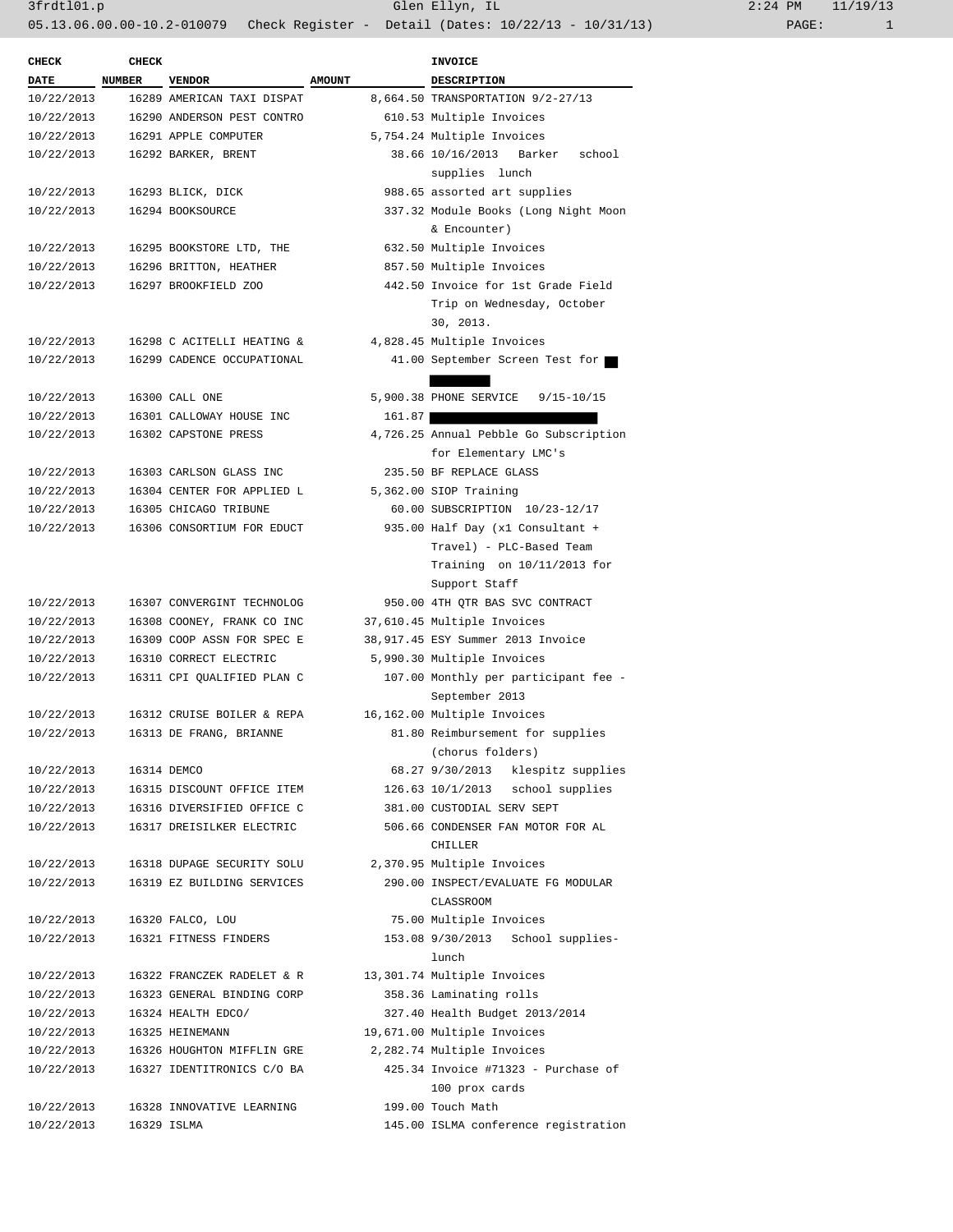3frdtl01.p Glen Ellyn, IL 2:24 PM 11/19/13

05.13.06.00.00-10.2-010079 Check Register - Detail (Dates: 10/22/13 - 10/31/13) PAGE: 2

| 2:24 PM |       | 11/19/13 |
|---------|-------|----------|
|         | PAGE: |          |

| <b>CHECK</b>       | <b>CHECK</b>  |                                  |                        | <b>INVOICE</b>                      |
|--------------------|---------------|----------------------------------|------------------------|-------------------------------------|
| DATE<br>10/22/2013 | <b>NUMBER</b> | <b>VENDOR</b><br>16330 LE, HOANG | <b>AMOUNT</b><br>56.00 | <b>DESCRIPTION</b>                  |
| 10/22/2013         |               | 16331 LEARNING FORWARD           |                        | 583.20 COACHING MATTER BOOKS FOR    |
|                    |               |                                  |                        | GENERAL TLA TEACHER RESOURCE        |
|                    |               |                                  |                        | MATERIALS                           |
| 10/22/2013         |               | 16332 LEN'S ACE HARDWARE         |                        | 33.03 ASST HARDWARE                 |
| 10/22/2013         |               | 16333 LUPE LLOYD & ASSOCIA       |                        | 2,500.00 Staff Development Dual     |
|                    |               |                                  |                        | Language                            |
| 10/22/2013         |               | 16334 MACNEAL SCHOOL             |                        | 2,051.60 September Tuition for      |
|                    |               |                                  |                        | Invoice #12478                      |
| 10/22/2013         |               | 16335 MARTIN, ANITA              |                        | 200.00 Honorarium for Professional  |
|                    |               |                                  |                        | Development for G.E. District       |
|                    |               |                                  |                        | 41: Engineering Design and          |
|                    |               |                                  |                        | Art in STEM/STEAM - January         |
|                    |               |                                  |                        | 22, 2013 Anita M. Martin,           |
|                    |               |                                  |                        | PhD University of Illinois          |
|                    |               |                                  |                        | Curriculum & Instriction 304        |
|                    |               |                                  |                        | Education Building 1310 S.          |
|                    |               |                                  |                        | 6th St. MC 708 Champaign, IL        |
|                    |               |                                  |                        | 61820                               |
| 10/22/2013         |               | 16336 MAYER JOHNSON CO           |                        | 35.00 Supplies N Meer ~ Speech @ BF |
| 10/22/2013         |               | 16337 MC CANN CONSTRUCTION       |                        | 92.15 Spray Paint for PE - K.       |
|                    |               |                                  |                        | Norton - McCann Industries          |
| 10/22/2013         |               | 16338 MCGRAW-HILL COMPANIE       |                        | 740.67 Supplies for MIP @ BF        |
|                    |               |                                  |                        |                                     |
| 10/22/2013         |               | 16340 METRO PROFESSIONAL P       |                        | 12,752.68 Multiple Invoices         |
| 10/22/2013         |               | 16341 NCS PEARSON                |                        | 173.00 Language Scale 5 Protocols   |
|                    |               |                                  |                        | for SLP at Forest Glen              |
|                    |               |                                  |                        |                                     |
| 10/22/2013         | 16342         |                                  |                        | 56.00 Fee refund - student          |
| 10/22/2013         |               | 16343 NORDON LLC                 |                        | 267.69 Multiple Invoices            |
| 10/22/2013         |               | 16345 OLIVE GROVE LANDSCAP       |                        | 4,136.25 Multiple Invoices          |
| 10/22/2013         |               | 16346 OTIS ELEVATOR INC          |                        | 2,250.00 BF ELEVATOR SERVICE        |
| 10/22/2013         |               | 16347 PALOS SPORTS INC           |                        | 98.37 Football Equipment            |
| 10/22/2013         |               | 16348 PROFESSIONAL PAVING        |                        | 3,020.00 Multiple Invoices          |
| 10/22/2013         |               | 16349 ROSCOE CO                  |                        | 319.67 Multiple Invoices            |
| 10/22/2013         |               | 16350 SCHOLASTIC INC             |                        | 659.95 Literacy Specialistis Book   |
|                    |               |                                  |                        | Needs Scholastic Classroom          |
|                    |               |                                  |                        | Books (Module/Book Room             |
|                    |               |                                  |                        | Books) 2013/2014                    |
| 10/22/2013         |               | 16351 SCHOLASTIC MAGAZINES       |                        | 433.13 Scholastic News for Kdg      |
| 10/22/2013         |               | 16352 SCHOOLMASTERS SAFETY       |                        | 134.33 No-Entry Cones               |
| 10/22/2013         |               | 16353 SEAL OF ILLINOIS           |                        | 4,054.20 September Tuition for      |
|                    |               |                                  |                        | Invoice #4364                       |
| 10/22/2013         |               | 16354 SEPTRAN INC                |                        | 35,968.75 Multiple Invoices         |
| 10/22/2013         |               | 16355 SIMPLEX GRINNELL           |                        | 1,299.50 Multiple Invoices          |
| 10/22/2013         |               | 16356 SOARING EAGLE ACADEM       |                        | 32,696.40 Multiple Invoices         |
| 10/22/2013         |               | 16357 SOCIAL THINKING            |                        | 109.99 Supplies - The Incredible    |
|                    |               |                                  |                        | Flexible You Curriculum Set         |
|                    |               |                                  |                        | Volume 1 and Music CD               |
| 10/22/2013         |               | 16358 SOUTH SIDE CONTROL S       |                        | 409.29 ACTUATOR                     |
| 10/22/2013         | 16359 TCI     |                                  |                        | 65.00 TCI (1 6 year Student         |
|                    |               |                                  |                        | Subscriptions for History           |
|                    |               |                                  |                        | Alive! The United States            |
|                    |               |                                  |                        | Through ModernTimes Re:             |
|                    |               |                                  |                        | Hadley ( @                          |

Hadley)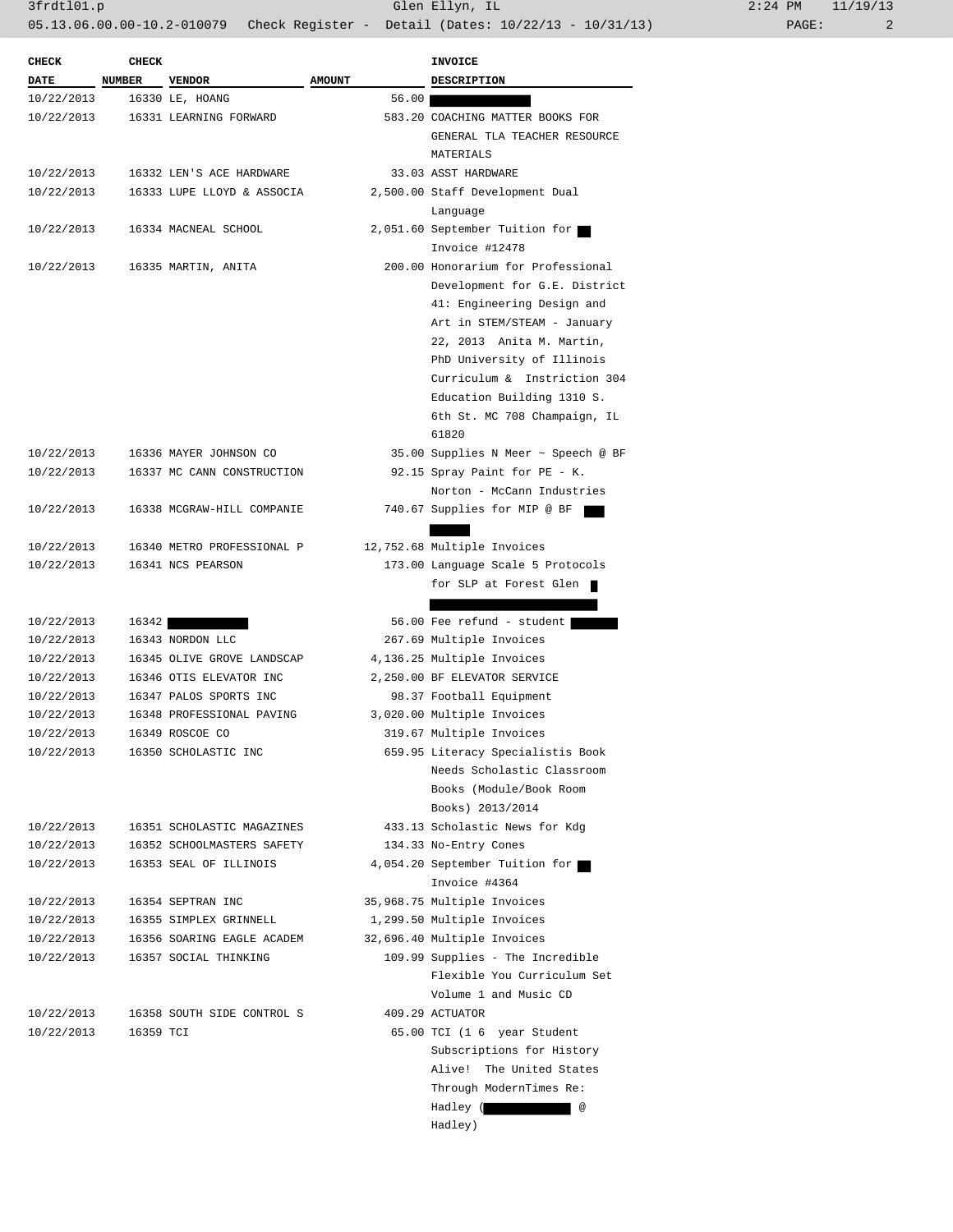| <b>CHECK</b> | <b>CHECK</b> |                                       |               | <b>INVOICE</b>                                                      |
|--------------|--------------|---------------------------------------|---------------|---------------------------------------------------------------------|
| DATE NUMBER  |              | <b>VENDOR</b>                         | <b>AMOUNT</b> | <b>DESCRIPTION</b>                                                  |
| 10/22/2013   |              | 16360 THE BLIND SPOT                  |               | 775.00 MINI BLINDS                                                  |
| 10/22/2013   |              | 16361 TIME FOR KIDS                   |               | 691.80 Multiple Invoices                                            |
| 10/22/2013   |              | 16362 TRANSLATION SMART               |               | 222.72 Translating                                                  |
| 10/22/2013   |              | 16363 UNITED RADIO COMMUNI            |               | 42.40 Payment for Radio Repair                                      |
| 10/22/2013   |              | 16364 VISCONTI, FRANK                 |               | 75.00 Multiple Invoices                                             |
| 10/22/2013   |              | 16365 XEROX CORP                      |               | 580.62 Multiple Invoices                                            |
| 10/31/2013   |              | 16366 A RELIABLE PRINTING             |               | 154.50 Multiple Invoices                                            |
| 10/31/2013   |              | 16367 ALARCON, LILI                   |               | 112.50 Translating                                                  |
| 10/31/2013   |              | 16368 APPLE INC                       |               | 349.00 Multiple Invoices                                            |
| 10/31/2013   | 16369 AT&T   |                                       |               | 2,007.94 ACCESS 10/22-11/21                                         |
| 10/31/2013   | 16370 AT&T   |                                       |               | 43.40 630- Z99-0236 10/16-11/15                                     |
| 10/31/2013   |              | 16378 BMO MASTERCARD                  |               | 22,417.88 Multiple Invoices                                         |
| 10/31/2013   |              | 16379 BOUND TO STAY BOUND             |               | 955.57 Multiple Invoices                                            |
| 10/31/2013   |              | 16380 BOWER, JOHN                     |               | 98.80 Reimbursement of classroom                                    |
|              |              |                                       |               | supplies - J. Bower                                                 |
| 10/31/2013   |              | 16381 BUREAU OF EDUC & RES            |               | 900.00 Bureau of Education &                                        |
|              |              |                                       |               | Research Seminar                                                    |
| 10/31/2013   |              | 16382 C ACITELLI HEATING &            |               | 3,088.00 Replacement of rooftop heat                                |
|              |              |                                       |               | exchanger for CSO                                                   |
| 10/31/2013   |              | 16383 CAMBIUM LEARNING                |               | 527.89 Resource - Forest Glen needs                                 |
|              |              |                                       |               | Writing Intervention Program                                        |
|              |              |                                       |               | @ Forest Glen                                                       |
| 10/31/2013   |              | 16384 CAMPBELL, LAURIE                |               | 58.80 Report of court proceedings                                   |
|              |              |                                       |               | Invoice No. 101013AZ                                                |
| 10/31/2013   |              | 16385 CAWIEZEL, PAT                   |               | 37.50 B-ball ref 10/28                                              |
| 10/31/2013   |              | 16386 CERIDIAN BENEFITS SV            |               | 311.40 FSA administration Invoice                                   |
|              |              |                                       |               | #332584826                                                          |
| 10/31/2013   |              | 16387 CHICAGO OFFICE TECHN            |               | 4,502.00 Multiple Invoices                                          |
|              |              |                                       |               | 410.31 NCTM Conference Expense                                      |
| 10/31/2013   |              | 16388 CHMELIK, JEANNE                 |               |                                                                     |
|              |              |                                       |               | Reimbursement (Jeanne<br>Chmelik)                                   |
|              |              |                                       |               |                                                                     |
| 10/31/2013   |              | 16389 CISERELLA, BOB                  |               | 60.00 Kiwanis lunch meetings                                        |
|              |              | 10/31/2013 16390 CONFERENCE TECHNOLOG |               | 7,253.00 Projectors and Smart Boards<br>for new Labs at Hadley This |
|              |              |                                       |               | vendor was United Visual and                                        |
|              |              |                                       |               |                                                                     |
|              |              |                                       |               | has changed to Conference                                           |
|              |              |                                       |               | Technologies, Inc 1050 Spring                                       |
|              |              |                                       |               | Lake Dr. Itasca IL 60143 The                                        |
|              |              |                                       |               | rep is Mike Maturo                                                  |
| 10/31/2013   |              | 16391 CONSORTIUM FOR EDUCT            |               | 1,500.00 Invoice # 5769 2013-2014 CEC                               |
|              |              |                                       |               | Membership Dues                                                     |
| 10/31/2013   |              | 16392 COONEY, FRANK CO INC            |               | 861.25 Extra totes for the 21st                                     |
|              |              |                                       |               | century classroom                                                   |
| 10/31/2013   |              | 16393 COOP ASSN FOR SPEC E            |               | 302,500.97 Multiple Invoices                                        |
| 10/31/2013   |              | 16394 CORRECT ELECTRIC                |               | 5,545.00 Multiple Invoices                                          |
| 10/31/2013   |              | 16395 CRUISE BOILER & REPA            |               | 11,874.00 Fall service, reinstallation                              |
|              |              |                                       |               | of boiler components,                                               |
|              |              |                                       |               | inspected, and tested.                                              |
|              |              |                                       |               | Installed new vent and piolet                                       |
|              |              |                                       |               | gas lines, hydrostatic                                              |
|              |              |                                       |               | pressure testing, filled both                                       |
|              |              |                                       |               | boiolers with water.                                                |
| 10/31/2013   |              | 16396 CURRICULUM ASSOCIATE            |               | 175.34 9/30/2013 Level 1 and Level                                  |
|              |              |                                       |               | 2 consumables                                                       |
| 10/31/2013   |              | 16397 DAILY HERALD                    |               | 34.00 SUBSCRIPTION 11/2-11/29                                       |
| 10/31/2013   |              | 16398 DAVY, KAREN                     |               | 18.75 Translating                                                   |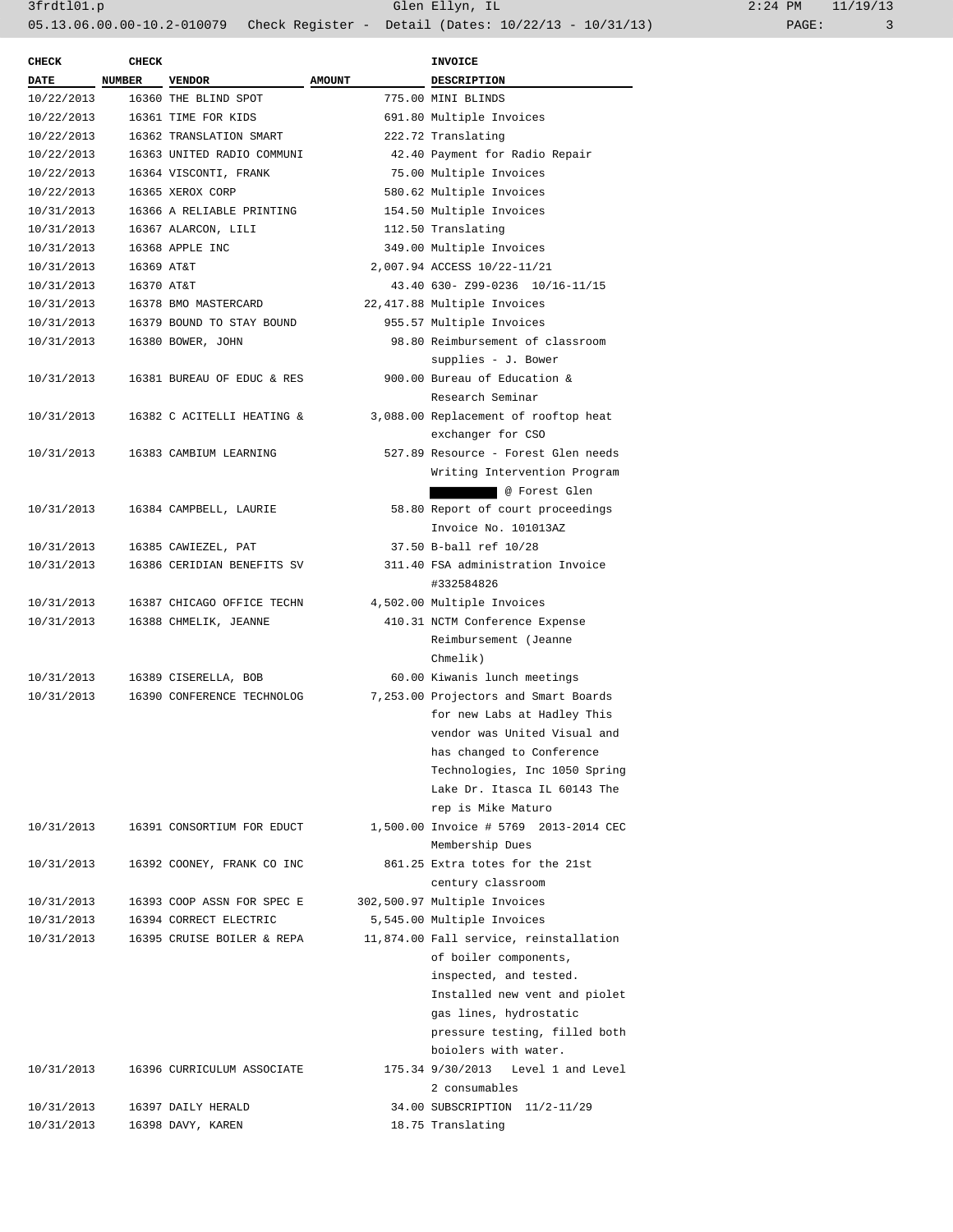3frdtl01.p Glen Ellyn, IL 2:24 PM 11/19/13 05.13.06.00.00-10.2-010079 Check Register - Detail (Dates: 10/22/13 - 10/31/13) PAGE: 4

| <b>CHECK</b> | <b>CHECK</b>  |                                           |               | <b>INVOICE</b>                        |
|--------------|---------------|-------------------------------------------|---------------|---------------------------------------|
| <b>DATE</b>  | <b>NUMBER</b> | <b>VENDOR</b>                             | <b>AMOUNT</b> | <b>DESCRIPTION</b>                    |
| 10/31/2013   |               | 16399 DEMCO                               |               | 1,346.46 Multiple Invoices            |
| 10/31/2013   |               | 16400 DI SILVESTRO, JANET                 |               | 260.00 Workshop "Fall Everyone        |
|              |               |                                           |               | Reading Illinois Conference,          |
|              |               |                                           |               | Oct 18th & 19th, 2013 for             |
|              |               |                                           |               | Janet DiSilvestro Special Ed          |
|              |               |                                           |               | Staff Member Reimbursemnt             |
|              |               |                                           |               | for Registration Fees                 |
| 10/31/2013   |               | 16401 DOWIARZ, RON                        |               | 37.50 B-ball ref 10/28                |
| 10/31/2013   |               | 16402 DUPAGE CHILDREN'S MU                |               | 665.00 DuPage Children's Museum       |
|              |               |                                           |               | Field Trip                            |
| 10/31/2013   |               | 16403 DUPAGE CHILDREN'S MU                |               | 665.00 DuPage Children's Museum       |
|              |               |                                           |               | Field Trip                            |
| 10/31/2013   |               | 16404 DUPAGE COUNTY HEALTH                |               | 1,400.00 Multiple Invoices            |
| 10/31/2013   |               | 16405 DUPAGE SECURITY SOLU                |               | 423.00 HD SERV CALL                   |
| 10/31/2013   | 16406 EAI     |                                           |               | 309.96 QUIZMO MATH GAME SERIES        |
| 10/31/2013   |               | 16407 EBSCO SUBSCRIPTION S                |               | 657.38 EBSCO Annual Review            |
| 10/31/2013   | 16408 EPS     |                                           |               | 331.76 Multiple Invoices              |
| 10/31/2013   |               | 16409 FALCO, LOU                          |               | 37.50 B-ball ref 10/17                |
| 10/31/2013   |               | 16410 FATHEAD                             |               | 229.97 classroom supplies Giovingo    |
| 10/31/2013   |               | 16411 FITNESS FINDERS                     |               | 979.64 10/21/2013                     |
|              |               |                                           |               | running club                          |
| 10/31/2013   |               | 16412 FOLLETT LIBRARY RESO                |               | 2,981.68 Multiple Invoices            |
| 10/31/2013   |               | 16413 FOLLETT SOFTWARE COM                |               | 166.33 Annual Subscription Renewal    |
|              |               |                                           |               | for Webpath Express for               |
|              |               |                                           |               | Hadley                                |
| 10/31/2013   |               | 16414 FRANCZEK RADELET & R                |               | 7,008.00 Multiple Invoices            |
| 10/31/2013   |               | 16415 G & K SERVICES                      |               | 134.47 Uniform shirts as part of the  |
|              |               |                                           |               | AFSCME contract for employees         |
|              |               |                                           |               | GK Services 8201 S Cork               |
|              |               |                                           |               | Avenue Justice, IL 60458              |
|              |               |                                           |               | 708-496-1600                          |
| 10/31/2013   |               | 16416 GADER PUBLISHING                    |               | 223.74 Supplies for K Gablin @        |
|              |               |                                           |               | Hadley Resource Spec Ed               |
|              |               |                                           |               | Teacher                               |
| 10/31/2013   |               | 16417 GIANT STEPS                         |               | 9,952.96 November Tuition for         |
|              |               |                                           |               | Invoice $# 041-1113E$                 |
|              |               | 10/31/2013   16418   GLEN ELLYN TRAVEL SE |               | 485.50 Airfare for Kirk Samples for   |
|              |               |                                           |               | Parternship for 21st Century          |
|              |               |                                           |               | Skills Conference in VA               |
| 10/31/2013   |               | 16419 GOPHER SPORT                        |               | 1,027.26 Multiple Invoices            |
| 10/31/2013   |               | 16420 HARRISON, CINDY                     |               | 3,000.00 Work on PLC with whole staff |
|              |               |                                           |               | and Hadley - Includes overall         |
|              |               |                                           |               | fee and expenses on October           |
|              |               |                                           |               | 15, 2013 Institute Day                |
| 10/31/2013   |               | 16421 HEALTH MANAGEMENT SY                |               | 55.44 Employee Assistance             |
|              |               |                                           |               | Program/ADJUST TO REFLECT             |
|              |               |                                           |               | EMPLOYEE COUNT                        |
| 10/31/2013   |               | 16422 HEARTLAND BUSINESS S                |               | 2,859.00 Repairs for Hadley Laptops   |
| 10/31/2013   |               | 16423 HEINEMANN                           |               | 266.91 Multiple Invoices              |
| 10/31/2013   |               | 16424 HOUGHTON MIFFLIN GRE                |               | 158.94 Supplies for MIP @ BF          |
|              |               |                                           |               |                                       |
| 10/31/2013   |               | 16425 ICE MOUNTAIN SPRING                 |               | 711.48 Multiple Invoices              |
| 10/31/2013   |               | 16426 IDENTITRONICS C/O BA                |               | 187.94 Prox Card Holders -            |
|              |               |                                           |               | Identatronics, Inc.                   |
| 10/31/2013   |               | 16427 ILLINOIS ASSN OF SCH                |               | 2,725.00 Multiple Invoices            |
| 10/31/2013   |               | 16428 ILLINOIS CENTRAL SCH                |               | 87,811.74 SEPT TRANSPORTATION         |
|              |               |                                           |               |                                       |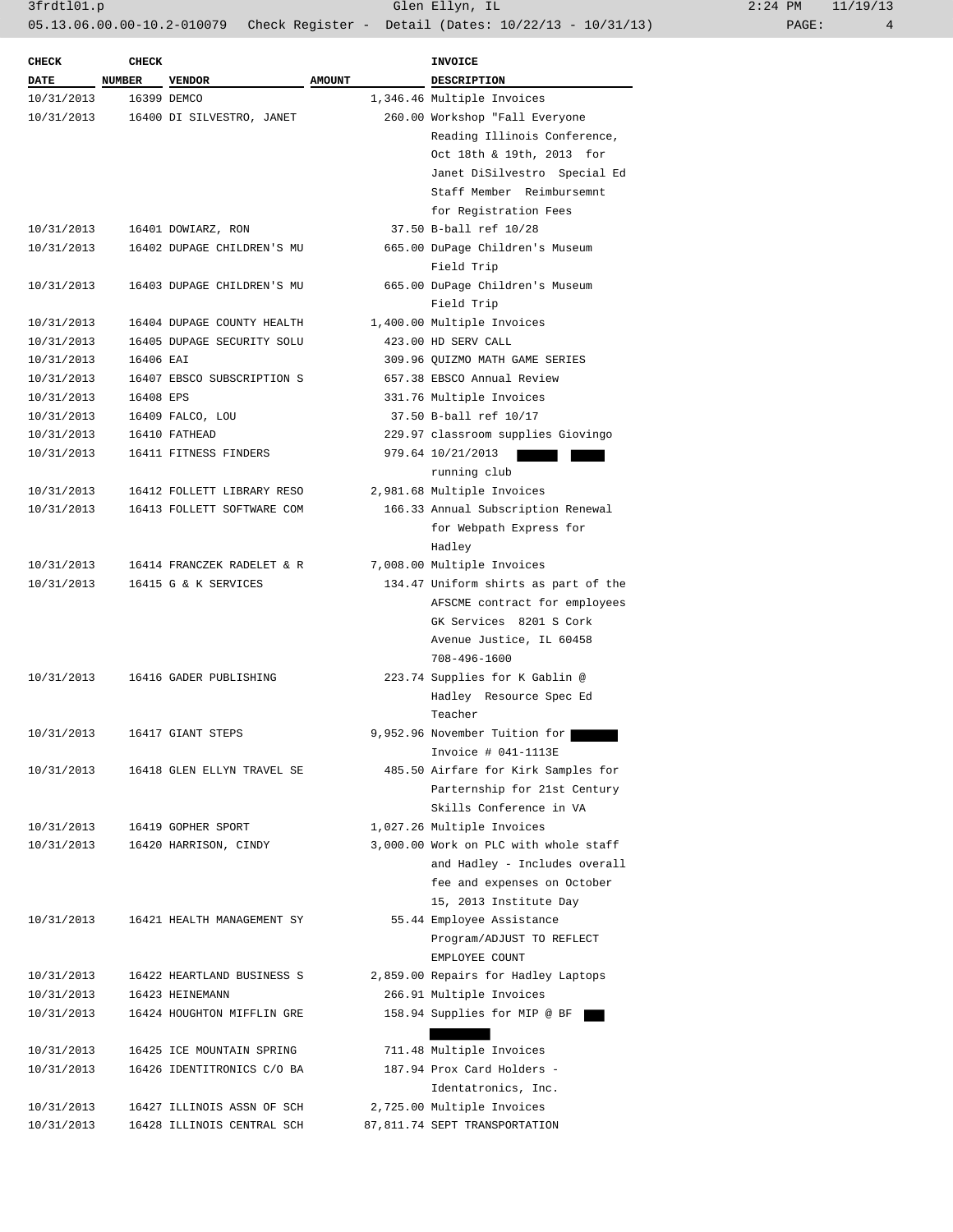| <b>CHECK</b> | <b>CHECK</b> |                            |               | <b>INVOICE</b>                         |
|--------------|--------------|----------------------------|---------------|----------------------------------------|
| <b>DATE</b>  | NUMBER       | <b>VENDOR</b>              | <b>AMOUNT</b> | DESCRIPTION                            |
| 10/31/2013   |              | 16429 INTEGRYS ENERGY SERV |               | 31,967.11 Multiple Invoices            |
| 10/31/2013   |              | 16430 ISLMA                |               | 265.00 ISLMA FALL CONFERENCE           |
| 10/31/2013   |              | 16431 JANSCO               |               | 436.44 Multiple Invoices               |
| 10/31/2013   |              | 16432 KAGAN & GAINES INC   |               | 86.08 ESSENTIAL ELEMENTS,              |
|              |              |                            |               | METRONOME, TUNER                       |
| 10/31/2013   |              | 16433 KIDS DISCOVER        |               | 47.40 10/21/2013<br>Pfister            |
| 10/31/2013   |              | 16434 LEGO EDUCATION       |               | 386.49 Lego EV3 Robot for Lego Team    |
| 10/31/2013   |              | 16435 LINDFORS, RON        |               | 37.50 B-ball ref 10/22                 |
| 10/31/2013   |              | 16436 LOWERY MCDONNELL     |               | 452.10 Hadley LMC Remodel Furniture    |
| 10/31/2013   |              | 16437 LUCZAK, PAUL         |               | 65.25 Reimbursement to Paul Luczak     |
|              |              |                            |               | for purchasing candy for               |
|              |              |                            |               | student teambuilding on 10/11          |
| 10/31/2013   |              | 16438 LUSCOMBE MUSIC       |               | 438.38 Multiple Invoices               |
| 10/31/2013   |              | 16439 MARQUARDT SCHOOL DIS |               | 159.00 Multiple Invoices               |
| 10/31/2013   |              | 16440 MCGRAW-HILL COMPANIE |               | 1,867.93 Multiple Invoices             |
| 10/31/2013   |              | 16441 MEDICAL SOLUTIONS    |               | 757.43 Wall Mounted Mat Platform       |
|              |              |                            |               | Table for Spec Ed Student @            |
|              |              |                            |               | Hadley Mounted in Nurses               |
|              |              |                            |               | Office                                 |
| 10/31/2013   |              | 16442 METRO PROFESSIONAL P |               | 1,191.48 Multiple Invoices             |
| 10/31/2013   |              | 16443 MONOPRICE COM        |               | 46.35 cables for A/V equipment         |
| 10/31/2013   |              | 16444 MULTI-HEALTH SYSTEMS |               | 442.80 Testing materials/forms for     |
|              |              |                            |               | School Psychologists                   |
|              |              |                            |               | Veronica Magana                        |
| 10/31/2013   |              | 16445 MUSIC & ARTS CENTER  |               | 358.50 Sound Innovations Guitar Book   |
|              |              |                            |               | for Guitar Ensemble                    |
| 10/31/2013   |              | 16447 OFFICE DEPOT         |               | 5,591.86 Multiple Invoices             |
| 10/31/2013   |              | 16448 OLIVE GROVE LANDSCAP |               | 5,885.00 Installation of several       |
|              |              |                            |               | retaining walls to elimate             |
|              |              |                            |               | slips, trips, and falls, of            |
|              |              |                            |               | children while playing on the          |
|              |              |                            |               | CH playground. This measure            |
|              |              |                            |               | was to control errosion as             |
|              |              |                            |               | well as keep the children              |
|              |              |                            |               | safe on the playsurfaces.              |
| 10/31/2013   |              | 16449 OVERDRIVE            |               | 2,698.32 Multiple Invoices             |
| 10/31/2013   |              | 16450 PAGE, TOM            |               | 75.00 Multiple Invoices                |
| 10/31/2013   |              | 16451 PALOS SPORTS INC     |               | 128.25 PE Equipment                    |
| 10/31/2013   |              | 16452 PEPPER, J W & SONS   |               | 850.89 Multiple Invoices               |
| 10/31/2013   |              | 16453 PREMIER              |               | 774.90 Multiple Invoices               |
| 10/31/2013   |              | 16454 PROSSER, JENNIFER    |               | 20.30 Purchase of Apples for           |
|              |              |                            |               | participants in Employee               |
|              |              |                            |               | Wellness Program                       |
| 10/31/2013   |              | 16455 PSYCHOLOGICAL ASSESS |               | 64.00 Protocol/Forms for Linda         |
|              |              |                            |               | Puetz - School Psychologist @          |
|              |              |                            |               | FG                                     |
| 10/31/2013   |              | 16456 PUBLIC STORAGE       |               | 495.00 Multiple Invoices               |
| 10/31/2013   |              | 16459 QUINLAN & FABISH MUS |               | 5,090.02 Multiple Invoices             |
| 10/31/2013   |              | 16460 REALLY GOOD STUFF IN |               | 192.09 Library Rack/Bins -             |
|              |              |                            |               | Barrett/Stout (Lit Spec) -             |
|              |              |                            |               | Really Good Stuff                      |
| 10/31/2013   |              | 16461 RENTAL MAX LLC       |               | 1,176.50 Tables and chairs for SIP day |
|              |              |                            |               | at Churchill                           |
| 10/31/2013   |              | 16462 RITTER, RONALD       |               | 37.50 B-ball ref 10/16/13              |
| 10/31/2013   |              | 16463 ROSCOE CO            |               | 207.54 Multiple Invoices               |
| 10/31/2013   |              | 16464 ROSENTHAL, RICK      |               | 37.50 B-ball ref 10/16/13              |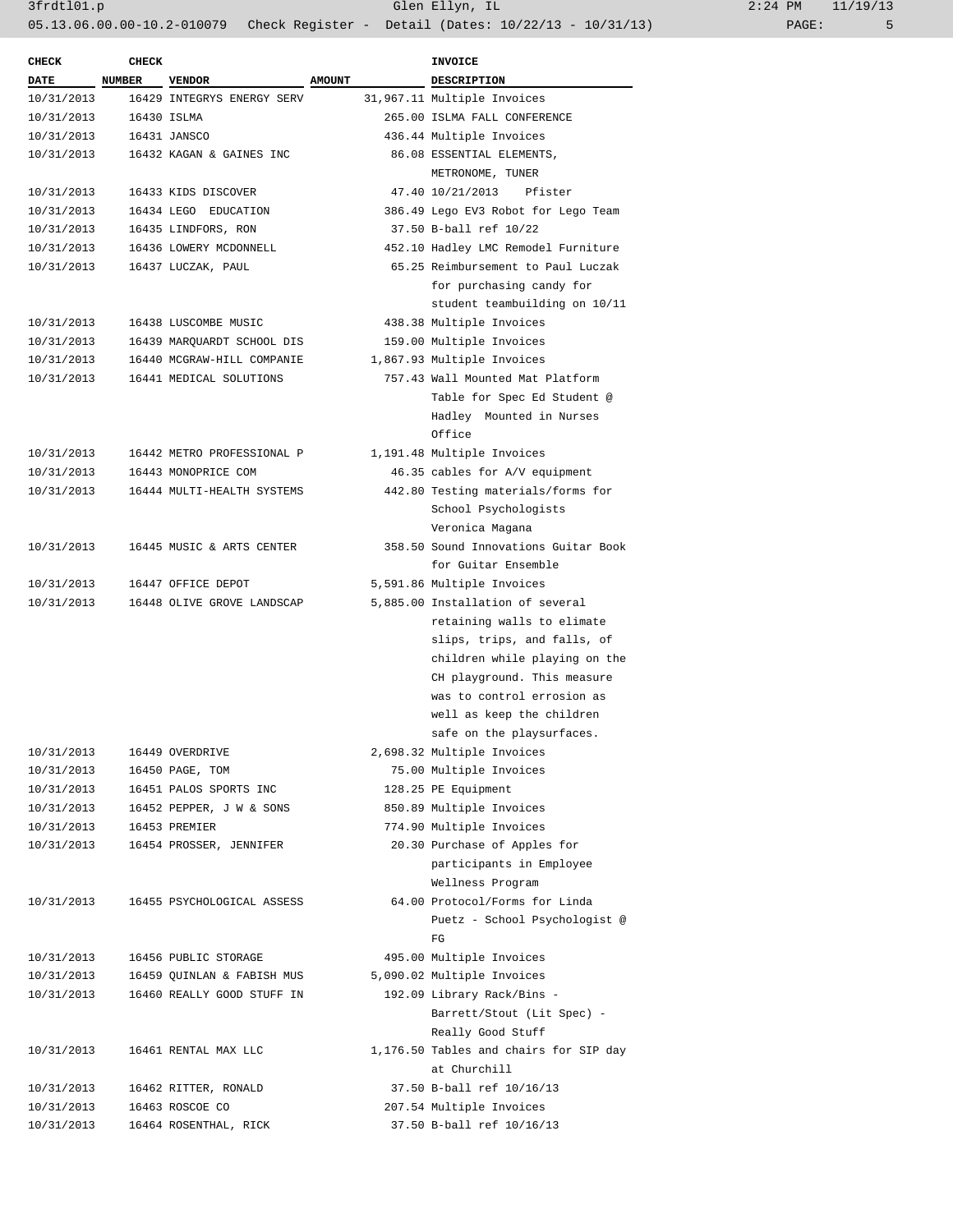| <b>CHECK</b>                 | <b>CHECK</b>  |                                           |               | <b>INVOICE</b>                         |
|------------------------------|---------------|-------------------------------------------|---------------|----------------------------------------|
| DATE                         | <b>NUMBER</b> | <b>VENDOR</b>                             | <b>AMOUNT</b> | <b>DESCRIPTION</b>                     |
| 10/31/2013                   |               | 16465 SAM'S CLUB                          |               | 831.18 Multiple Invoices               |
| 10/31/2013                   |               | 16466 SCHOLASTIC INC                      |               | 331.80 Do the Math Consumables         |
| 10/31/2013                   |               | 16467 SCHOOL OUTFITTERS                   |               | 170.03 Headphones for MIP class at     |
|                              |               |                                           |               | BF/Nardella                            |
| 10/31/2013                   |               | 16468 SCHOOL PRIDE                        |               | 105.00 New record plaquards            |
| 10/31/2013                   |               | 16473 SCHOOL SPECIALTY                    |               | 18,782.51 Multiple Invoices            |
| 10/31/2013                   |               | 16474 SCOPE SHOPPE, THE                   |               | 500.00 Repair of electronic and        |
|                              |               |                                           |               | double pan balances                    |
| 10/31/2013                   |               | 16475 SELZER, SUSAN                       |               | 102.71 10/24/2013<br>Slezer            |
|                              |               |                                           |               | classroom supplies                     |
| 10/31/2013                   |               | 16476 SEPTRAN INC                         |               | 11,192.09 Multiple Invoices            |
| 10/31/2013                   |               | 16477 SOCIETY FOR HUMAN RE                |               | 180.00 Society for Human Resource      |
|                              |               |                                           |               | Management profesional                 |
|                              |               |                                           |               | membership for L. Campbell             |
|                              |               |                                           |               | October 22, 2013-October 31,           |
|                              |               |                                           |               | 2014.                                  |
| 10/31/2013                   |               | 16478 SOUNDZABOUND ROYALTY                |               | 99.00 online subscription              |
| 10/31/2013                   |               | 16479 SOUTH SIDE CONTROL S                | 91.12         |                                        |
| 10/31/2013                   |               | 16480 SOUTHPAW ENTERPRISES                |               | 111.15 MIP - OT supplies               |
|                              |               |                                           |               |                                        |
| 10/31/2013                   |               | 16481 SWEETWATER                          |               | 741.22 Multiple Invoices               |
| 10/31/2013                   |               | 16482 TEACHER CREATED MATE                |               | 329.97 Multiple Invoices               |
| 10/31/2013                   |               | 16483 TEACHERS DISCOVERY                  |               | 478.90 Multiple Invoices               |
| 10/31/2013                   |               | 16484 TIGERDIRECT.COM                     |               | 4,681.98 Multiple Invoices             |
| 10/31/2013                   |               | 16485 TIME FOR KIDS                       |               | 221.00 TIME FOR KIDS FOR HADLEY        |
|                              |               |                                           |               | TEACHER RESOURCE 2013/2014             |
| 10/31/2013                   |               | 16486 TRANSLATION SMART                   |               | 531.20 Translating documents           |
| 10/31/2013                   |               | 16487 TYCO INTEGRATED SECU                |               | 2,122.09 Security Camera Replacement   |
|                              |               |                                           |               | at Hadley                              |
| 10/31/2013                   |               | 16488 UNISOURCE GREAT LAKE                |               | 3,537.00 Multiple Invoices             |
| 10/31/2013                   |               | 16489 UNITED RADIO COMMUNI                |               | 1,443.00 (2) radios for Hadley Jr.     |
|                              |               |                                           |               | High School - emergency                |
|                              |               |                                           |               | channel                                |
| 10/31/2013                   |               | 16490 VORTEX COMMERCIAL FL                |               | 2,560.00 Stair tread repairs at Hadley |
|                              |               |                                           |               | throughout the building.               |
| 10/31/2013                   |               | 16491 WOLVERINE SPORTS                    |               | 525.77 Multiple Invoices               |
| 10/31/2013                   |               | 16492 ZZOUNDS                             |               | 198.00 Microphones for music program   |
| 10/31/2013                   |               | 16493 AFLAC                               |               | 49.46 Multiple Invoices                |
| 10/31/2013                   |               | 16494 AFSCME                              |               | 2,212.50 Multiple Invoices             |
| 10/31/2013                   |               | 16495 GC SERVICES, L.P.                   |               | 255.25 Payroll accrual                 |
| 10/31/2013                   |               | 16496 GLEN ELLYN EDUCATION                |               | 16,593.32 Payroll accrual              |
| 10/31/2013                   | 16497 SDU     |                                           |               | 1,342.09 Payroll accrual               |
| 10/31/2013                   |               | 16498 SHARON R. KNOBBE, LT                |               | 41.18 Payroll accrual                  |
|                              |               | 10/31/2013 201300286 ILL MUNICIPAL RETIRE |               | 31,927.24 Multiple Invoices            |
|                              |               | 10/31/2013 201300317 INTERNAL REV SERVICE |               | 187,787.68 Multiple Invoices           |
|                              |               | 10/31/2013 201300320 CERIDIAN BENEFITS SV |               | 4,666.35 Multiple Invoices             |
|                              |               | 10/31/2013 201300321 CERIDIAN FLEX FEE    |               | 1,838.62 Payroll accrual               |
|                              |               | 10/31/2013 201300323 ILLINOIS DEPT OF REV |               | 48,615.95 Multiple Invoices            |
| 10/31/2013 201300325 T H I S |               |                                           |               | 16,662.69 Multiple Invoices            |
|                              |               | 10/31/2013 201300326 TEACHERS RETIREMENT  |               | 98,458.30 Multiple Invoices            |
|                              |               | 10/31/2013 201300327 CPI QUALIFIED PLAN C |               | 31,693.14 Multiple Invoices            |
|                              |               | 10/29/2013 201300328 EFLEX GROUP          |               | 24,200.00 HRA Semi-annual deposit      |
|                              |               | 10/28/2013 201300329 RELIANCE STANDARD LI |               | 359.38 LTD Period November 2013        |
|                              |               |                                           |               | Policy #LTD120995                      |

Totals for checks 1,360,458.55